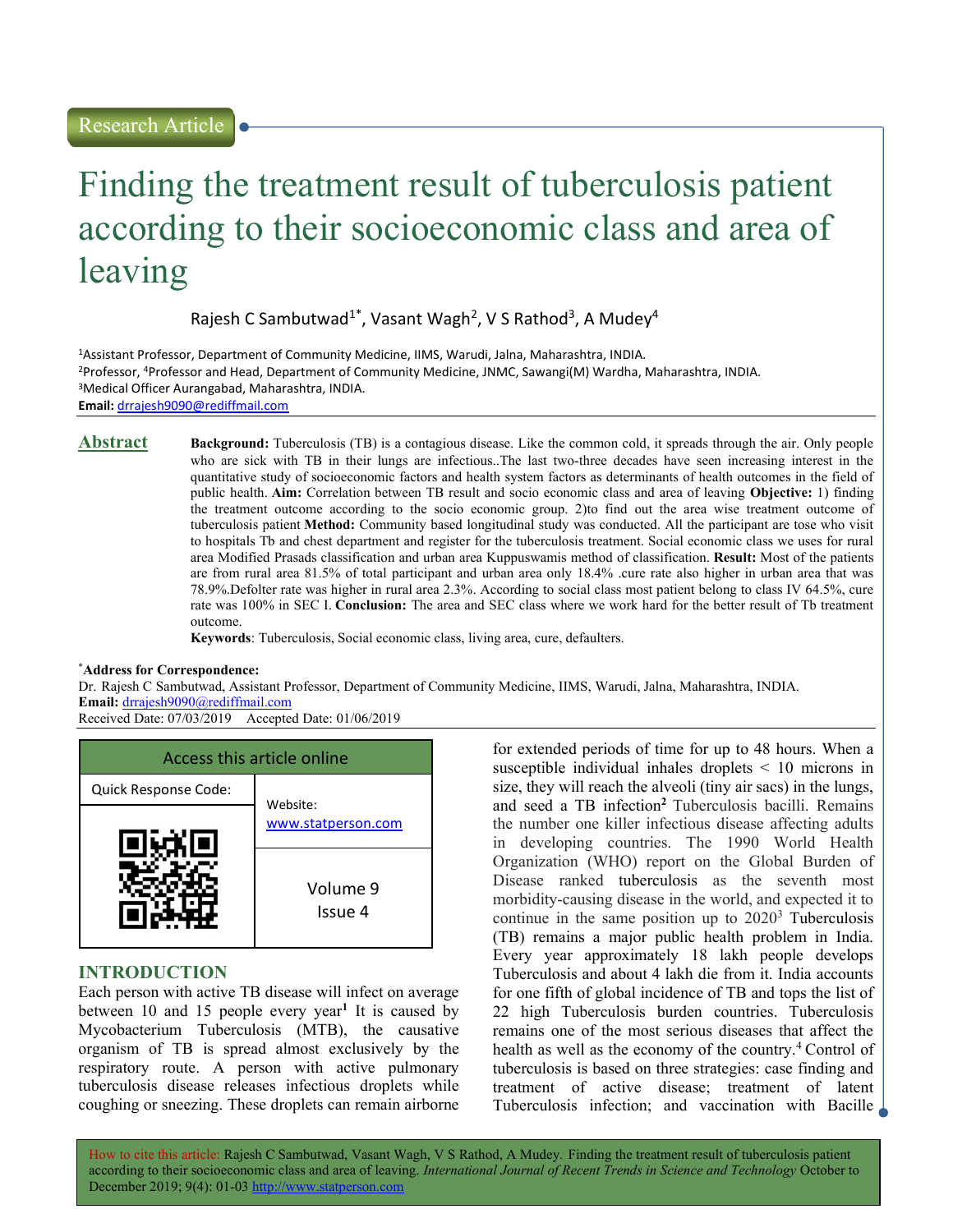Calmette-Guerine (BCG). The latter two approaches have minimal impact on Tuberculosis incidence, as treatment of latent Tuberculosis is not widely practiced and BCG vaccine has little effect in the prevention of adult Tuberculosis cases.<sup>5</sup> Hence case finding nor treatment of Tuberculosis disease are currently the principal means of controlling transmission and reducing incidence. Passive case finding is defined as detecting active Tuberculosis disease among symptomatic patients who present to medical services for diagnosis of symptoms, and it is now widely promoted in developing countries as part of the World Health Organization (WHO) recommended DOTS strategy.<sup>5</sup> This study helps to find out where we focusing for good result of tuberculosis treatment and where we work hard.

MATERIAL AND METHOD

Study Design: It is a community based longitudinal study, Study setting: DMC and DOT situated in premises of chest and TB department of Acharya Vinoba Bhave Rural Hospital (AVBRH), Sawangi (Meghe) Wardha. A tertiary Health Care Organization situated in the rural area of wardha district. Sample size: All the patient who were registered in DOT center at the duration of 13 months from December 2007 to December 2008 and who fulfilled the inclusion criteria. Inclusion criteria: 1)All patients with sputum positive or X-ray positive. 2)Patient willing to give written informed consent. Exclusion criteria: 1)Patients belong to category II , extra pulmonary and seriously ill.2)Those Patients who are not willing to undergo HIV testing.3)Patients who are not willing to give written informed consent There was four visits to patient first visit at Hospital .Where he or she conform the case after that other three visit at patients house in between 2 month

## **RESULT**

In the present study total 206 tuberculosis patients included for the study, of them 154(74.75%) cases where male and 52(25.24%) female patients. The maximum cases were clustered in age group of 21-40 years which is active generation. Of total 206 study patients, 168(81.5%) were from rural area .While 38(18.4%) represents cases from urban area.

|  | <b>Table 1:</b> Area wise distribution of Treatment outcome |              |                                   |             |               |                |  |  |  |
|--|-------------------------------------------------------------|--------------|-----------------------------------|-------------|---------------|----------------|--|--|--|
|  | Area                                                        | Cure $(%)^*$ | <b>Treatment</b><br>completed (%) | Failure (%) | Defaulter (%) | Death $(%) **$ |  |  |  |
|  | Urban $(n=38)$                                              | 30           |                                   |             |               |                |  |  |  |
|  |                                                             | (78.9%%)     | (5.2%)                            | (10.5%)     |               | (5.2%)         |  |  |  |
|  | Rural (n=168)                                               | 127          | 18                                | 14          | 4             |                |  |  |  |
|  |                                                             | (75.5%.)     | (10.7%)                           | (8.3%)      | (2.3%)        | (2.9%)         |  |  |  |
|  | $2.571$ B $1.611$ $2.01$ $3.81$ $2.05$ B $1.611$            |              |                                   |             |               |                |  |  |  |

 $x^*$ χ<sup>2</sup> = 5.71, P-value=0.01,  $x^*$ χ<sup>2</sup> = 0.05, P-value=0.80

In urban area the cure rate was 78.9% which is more than rural area 75.5%. Urban area was also higher in failure and death rate as compare to rural area. Defaulter are seen in rural area they are 2.3% .

| Table 2: Social class wise Treatment outcome        |                              |                                  |                                   |                                     |                                 |  |  |  |  |
|-----------------------------------------------------|------------------------------|----------------------------------|-----------------------------------|-------------------------------------|---------------------------------|--|--|--|--|
| <b>Social status</b><br><b>Treatment</b><br>outcome | <b>Social Class I</b><br>(1) | <b>Social Class II</b><br>$N=14$ | <b>Social Class III</b><br>$N=52$ | <b>Social Class IV</b><br>$N = 113$ | <b>Social Class V</b><br>$N=26$ |  |  |  |  |
| Cure<br>$N = 136$                                   | 1                            | 12                               | 41                                | 85                                  | 18                              |  |  |  |  |
| Treatment<br>completed<br>$N=8$                     | ۰                            | $\mathbf{1}$                     | 5                                 | 12                                  | 2                               |  |  |  |  |
| Failure<br>$N=13$                                   |                              |                                  | 5                                 | 9                                   | 4                               |  |  |  |  |
| Defaulter<br>$N=4$                                  |                              |                                  | 1                                 | $\overline{2}$                      | 1                               |  |  |  |  |
| Died<br>$N=3$                                       | -                            | $\mathbf{1}$                     |                                   | 2                                   | $\mathbf{1}$                    |  |  |  |  |

In all class the cure rate was higher most of the patient are belong to social class IV than social class III .these both class belong to daily wages workers .the failure rate was also common in these two class .Death rate higher in class II that was 7.14% as compare to other two class V 3.84% and class 1.7%.